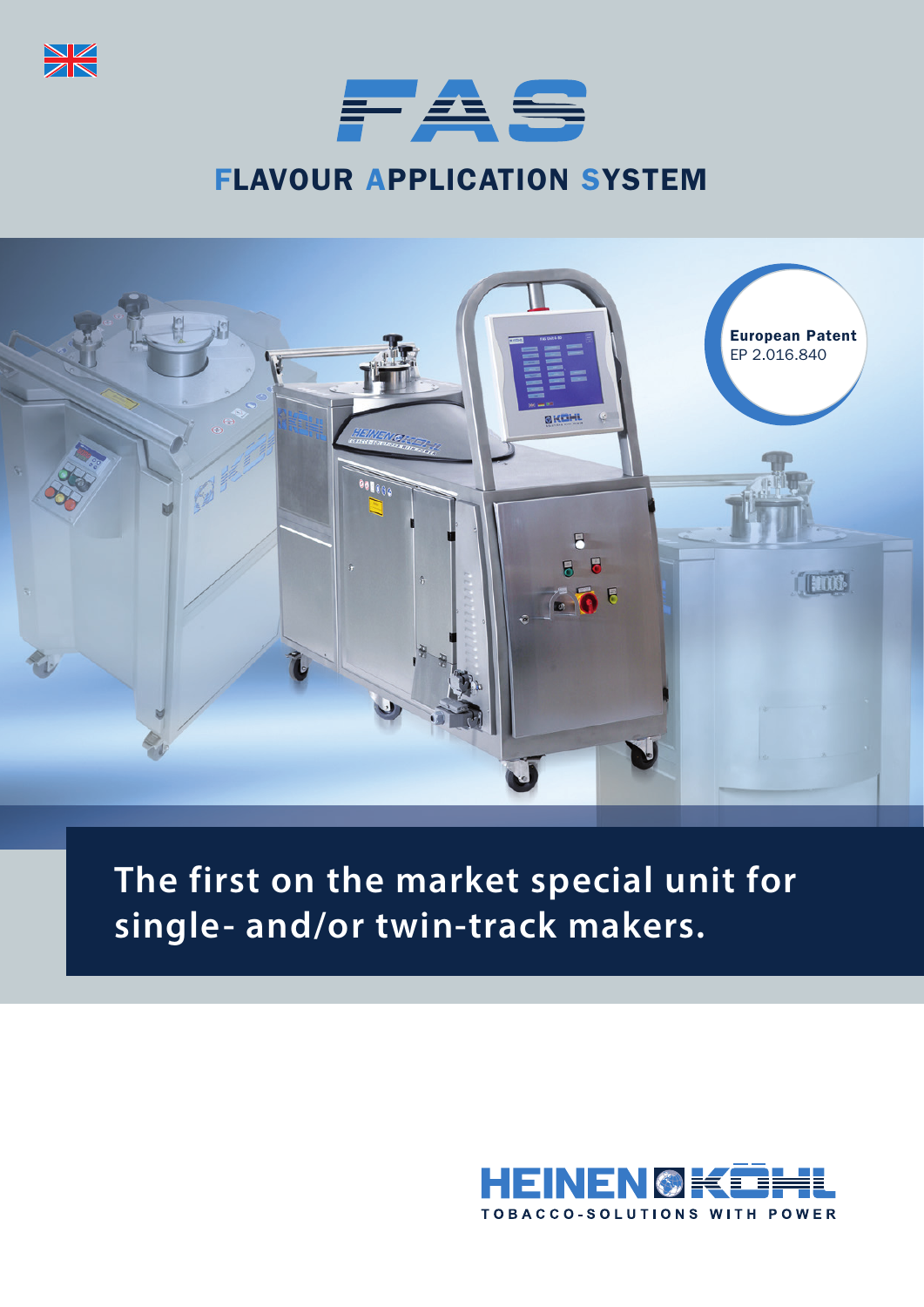



## **ADVANTAGES**

- For single- and/or twin-track makers
- Capable to process all types of flavour
- Heating system
- Big mobile storage tank
- High precision dosing system
- Closed loop control system
- No calibration necessary
- AREX-TÜV certificate
- Modular design
- OEM interface kit for all cigarette and filter makers
- Tailor-made for innovative design requirements

# **Constant homogeneous application of flavour liquid into tobacco, filter and onto paper.**

The **F**lavour **A**pplication **S**ystem **FAS** is a mobile unit ensuring homogeneous application of flavour liquid:



**into the suction-rod conveyor of cigarette maker.** (Decouflé, GD, Hauni, Molins) The spray nozzle is positioned so that only the tobacco in the middle of the cigarette is sprayed;



**into the transport jet of any kind of filter makers.** The special filter nozzle allows spraying directly into the centre of the filter or onto filter thread.

**onto paper or reconstituted tobacco.**

over feed remains unsprayed.



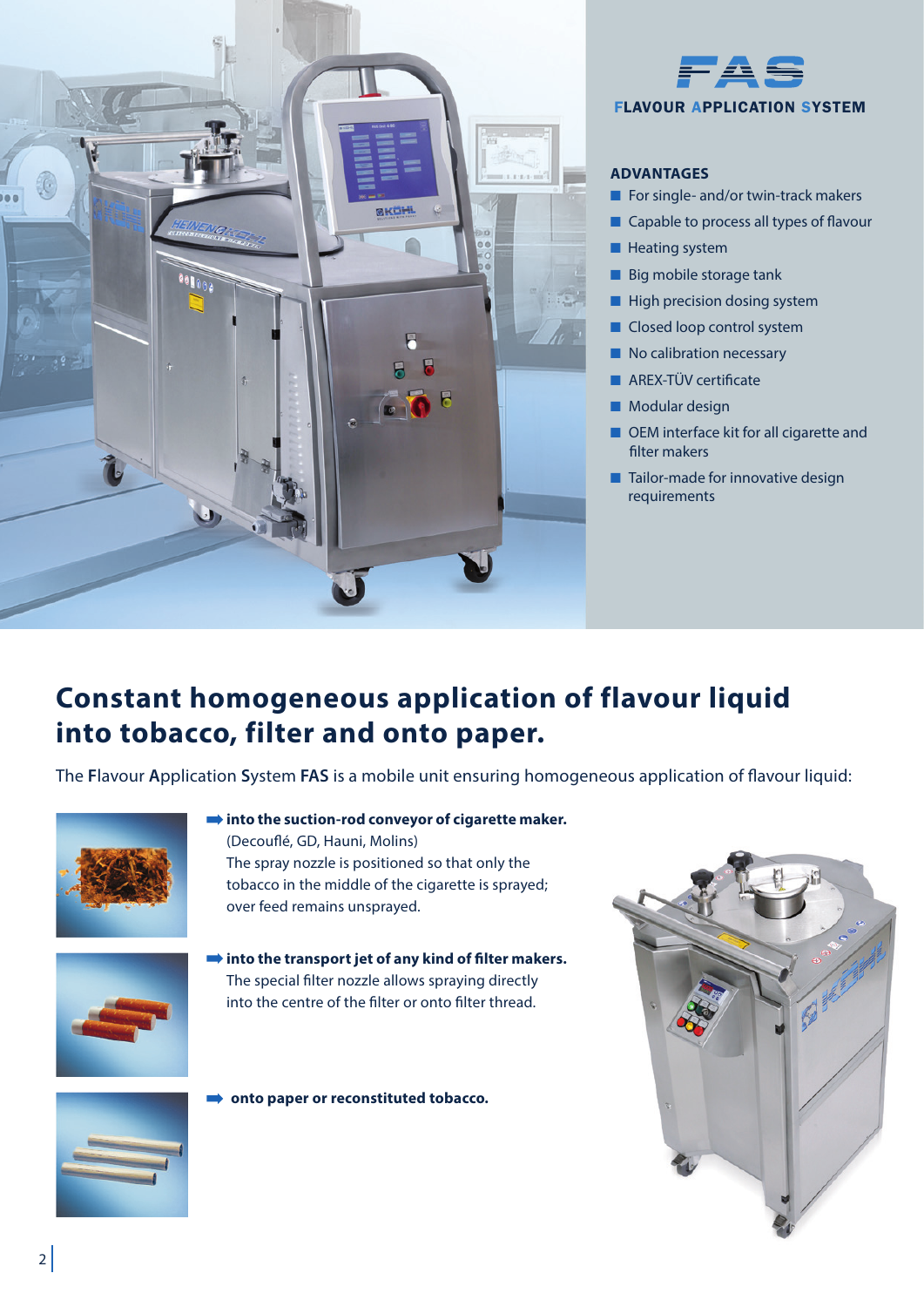|  | <b>Designation</b>                 |                                         |
|--|------------------------------------|-----------------------------------------|
|  | Power supply (with heating system) | 3 x 400 Volt/AC-50 Hz/8 kW              |
|  | Heating internal (FAS)             | 3 x 400 Volt/AC-50 Hz/4 kW              |
|  | Heating external (Maker)           | 1 x 24 Volt/AC-50 Hz/0,3 kW             |
|  | Heating external tank              | 3 x 400 Volt/AC-50 Hz/3,5 kW            |
|  | Air supply                         | 4 to 6 bar                              |
|  | Dosing range                       | 1 - 480 g/min.                          |
|  | Dosing precision                   | $\pm$ 3% to $\pm$ 0,5% of desired value |
|  | Temperature range                  | 20° C to 70° C                          |
|  | Temperature precision              | $±$ 3% of desired value                 |
|  | Machine speed cigarettes           | 1.000 to 20.000 Cig./min.               |
|  | Machine speed filters              | $2 \times 600$ m/min.                   |
|  | Capacity working tank              | appr. 5 l                               |
|  | Capacity mobile tank               | appr. 45 l                              |
|  | Housing dimensions (L x W x H)     | 1400 x 550 x 1400 mm                    |
|  |                                    |                                         |

#### **Heating System**

The heating system of the **FAS** features a smooth melting process for flavour types (e.g. menthol), that require heating in order to reach a processable viscosity. It guarantees that all vital components of the unit maintain uniform temperature during production, thus ensuring that the viscosity of the flavour remains constant from tank up to spray nozzle.

The heating devices can easily be deactivated for flavour types that have a processable viscosity level at room temperature.

#### **Tank System**

The **FAS** is equipped with an external mobile tank with a capacity of about 45 litres. It can be filled and hermetically closed in a separate area. The insulated enclosed tank contains a heating system permitting to melt pure menthol offline or during production. The tank is equipped with a quick-plugconnection for liquid as well as for electrical supply. Changing the tank can be done without stopping the maker and without any unpleasant odour.

#### **Modular Design**

Thanks to its modular design the **F**lavour **A**pplication **S**ystem **FAS** offers utmost flexibility to suit customers requirement. Therefore all kinds of customer requests can be integrated into the system.

| <b>Type</b>                | <b>Single Line</b> | Double Line | <b>Alcohol-based Flavour</b> | <b>Pure Menthol</b> | <b>Cigarettes</b> | <b>Filter</b> |
|----------------------------|--------------------|-------------|------------------------------|---------------------|-------------------|---------------|
| <b>FAS Cold Classic</b>    |                    |             |                              |                     |                   |               |
| <b>FAS Cold Twin-track</b> |                    |             | X                            |                     | ≪                 |               |
| <b>FAS Hot Classic</b>     |                    |             |                              | $\bullet$           | ≪                 |               |
| <b>FAS Hot Twin-Track</b>  |                    |             |                              | $\bullet$           | ≪                 |               |
| <b>FAS Uni Classic</b>     |                    |             |                              | $\propto$           | ≪                 |               |
| <b>FAS UNI Twin-Track</b>  |                    |             |                              |                     |                   |               |

 $\mathcal{F}_{\lambda}$